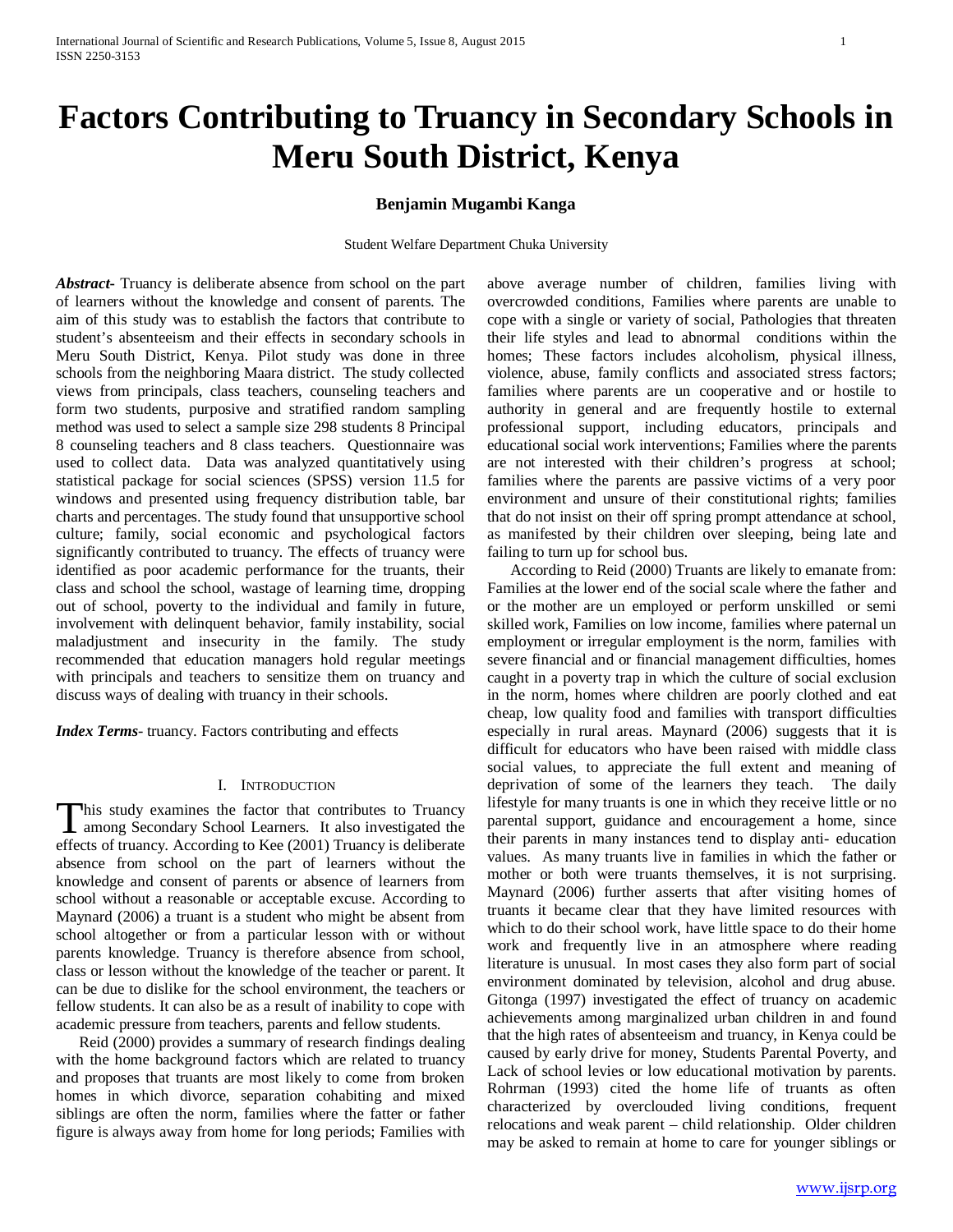work to supplement family income. This study sought to establish whether family factor contribute to student's truancy in secondary schools in Meru South district.

 According to Smith (1996) school system itself may be an important influence in generating truancy and that there may be identifiable factors within school that are closely associated with development of truancy behavior amongst school children. Okeefe (1994) found that there is a body of theoretical and empirical literature which looks at school itself as a cause of truancy. Bosworth (1994) reported that school personnel usually attribute truancy to individual, family and community factors outside their control, which lead to hopelessness and lack of effort to change variables. This was particularly unfortunate because Bosworth's research showed school factors to be the major cause of truancy. Maynard (2006) found that learners who are truants said that attending school was one of their lowest priorities for their time. To Maynard it is important for all learners to feel they fit with their peer group. However, truants tend to see themselves as outcasts and rejected at school. Most of the learners, who participated in Maynard (2006) focus discussions, said they often felt confused and did not know where to turn to for help. To Maynard truants consider social factors to be one of the main reasons why they do not attend school. Bell (1994) observed that students and family factors may contribute to truancy, but found that the primary cause was the school. This lead to a conclusion that several contributing factors of truants behaviour are within the schools control including areas like policies, rules, curriculum and educators characteristic. According to Brown (1983) truants feel that educators are authoritarian, unfair and excessively concerned within minor rules, and that administrators are punitive and in effective in their handling of truancy. O Keefe (1994) found that educational unpleasantness and antipathy towards certain learners played significant role in their demonstration of truants behaviour. He found that fear of education may be contributory factors for learners deliberate absence from school. According to Epstein and Sheldon (2002) truancy is more prevalent in schools that have inconsistent enforcement of truancy policy, poor interaction between parents and school personnel, unsupportive educators, unchallenging class home work assignment and low sensitivity to diversity of issues. Truancy has also been linked to differences in teaching and learning styles, educator's absenteeism, and poor learner educator relation, low educator expectations and inconsistency in discipline (Maynard, 2006). This study assessed the school factors that contribute to student truancy in Meru South district.

 Psychological factors that contribute to Truancy include the self concept of academic ability, introversion, isolation and phobia. Campbell and Agra (1959) expressed the view that truants are often found to have excessive anxiety and fears which are expressed as fears of being devoured by bullies of sexual menacing children of opposite sex or arousal of sexual longings. Benson (1980) found that most of the person truant shows withdraw irritability and aggressive behaviour. Thus fear, anxiety paranoid systems, compulsive obsessions can be linked to truancy. Brown (1987) postulates that self esteem may be described as the way individuals perceive and value them selves as human beings. It emanates form life experience and is grounded to a large degree on perceptions that we may have of how others in our life – the world deal with us. From this it is clear that particularly the school experience may impact on how learners, especially at early adolescent development, findings about themselves may be shaped. Low self esteem will make students doubt their academic ability, feel disliked by others and hence absent themselves from school (Reid, 1982). In 1932 Broadwin (in Hyne & rolling, 2002) indentified a form of truancy characterized by neuroticism. The main features included worrying about safety of Mum at home, fear of education, nervousness and running back home from school. Svendson (1941) noted that there is type of emotional disturbances in children, associated with great anxiety that leads to serious absence from school.

 Poor performance in school may lead to anxiety and stress and hence affects one altitudes to school Raju (1973) found that poor performance discourages children to an extent of withdrawing from school. Truancy is the first symptom of one intending to withdraw from school. More often children play truants in order to draw attention to parents and teachers of their wish to withdraw from school. Eshiwani (1984) in a study of differences in perception of persistent absentees and truants towards teacher and parents related cases in Kajiando, Kenya concluded that children with lower intellectual abilitymay be more persistently absent than those with higher intellectual ability. Jardine (1984) found that most truants expressed the opinion that they were not capable of doing well in their final examinations. This study sough to establish the psychological factor that contribute to students truancy in secondary schools in Meru South district.

 Tyerman (1968) observes that poor attendance makes poor progress which leads to difficulties in forming friendly links with other students. So the truant is unhappy at home, unpopular at school and unsuccessful in the class work. According to Marklud (1973) students who play truant are generally difficult, anxious and highly sensitive. They try to escape from reality, are low status in class and have difficulties dealing with other people. Clyne (1966) found that absence from school can lead to lack of such educational benefits as the children intelligence might have entitles them to. Poor school attendance can make the difference between passing and qualifying in exams. Clyne further observes that many truants who do not obtain jobs due to their poor performance in school become delinquents. Tyerman (1968) observes that truancy has been a major problem in our schools for it worries both parents and teachers. Tyreman further argues that to keep worm truants go to cinemas and shops where they may steal the admissions fee or be tempted by goods on display. Unable to have a meal at home or in school may make them steal money for food. Glenn (2004) observes that non school attending students are place at a disadvantage both socially and academically, missing critical stages of interaction and development with peers whilst simultaneously minimizing the likelihood of academic progress and success. In short term this would compound the uses of low self esteem, social isolation and dissatisfaction that may have triggered non attendance in the first place. Wheatly and Spillane (2001) observes that absence can lead to cumulative disadvantage in subjects that have hierarchical or developmental sequence. If students are absent when a key concept or prerequisite is taught they are likely to have increasing difficulty as the course progresses in turn. This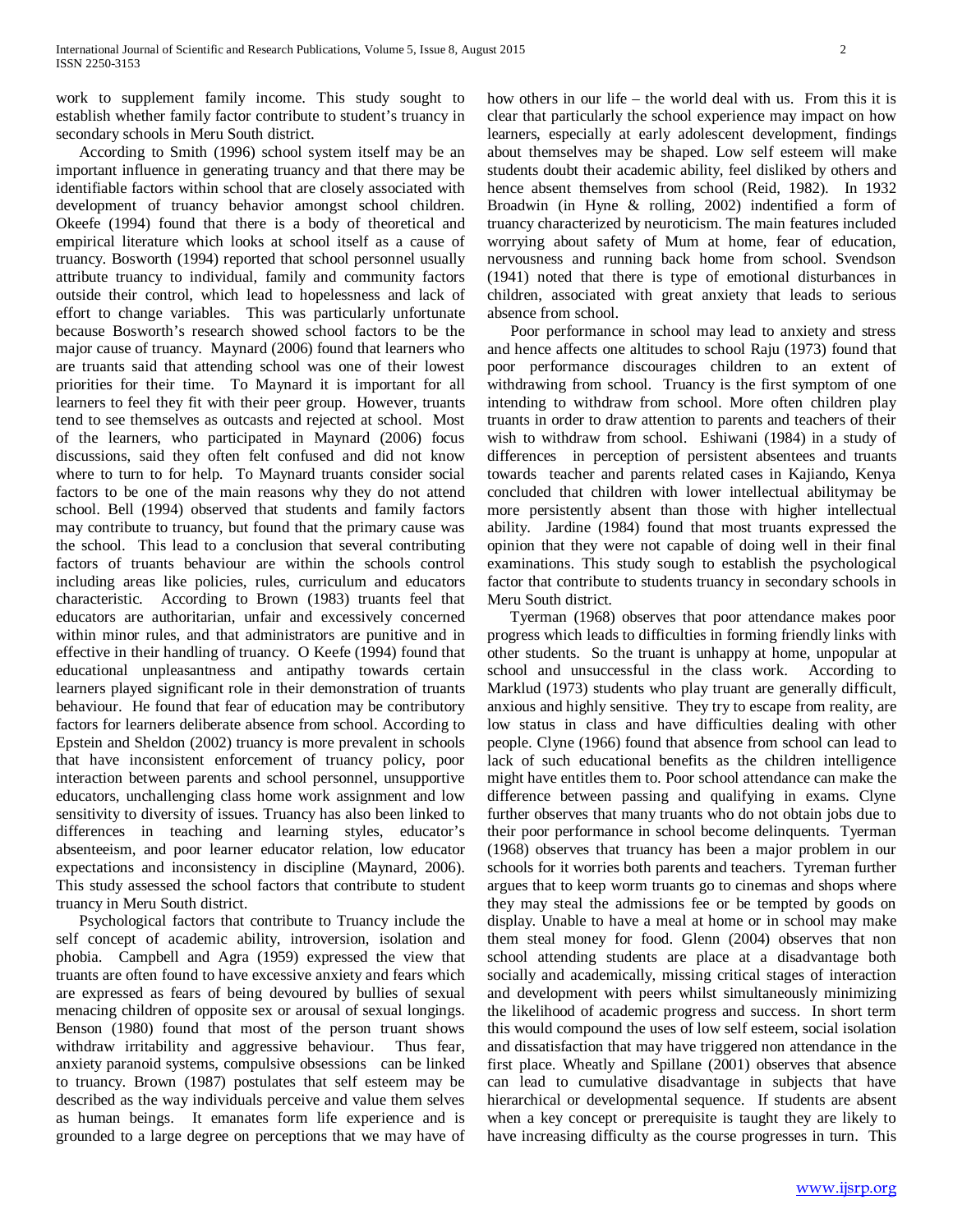may lead to further absence as these students decides to absent from classes where they feel they cannot cope or where their peers and teachers perceive them to be having difficulty. Bucci (2002) argues that non attending students tend to leave school earlier and as a result, truancy is associated with unemployment, low status occupation and less career stability. It is also true that those with decreased skills levels and decreased opportunities for labour market participation are statistically more likely to experience poverty, homelessness, ill health, drugs and alcohol abuse and family break down. Bucci (2002) further found that those who leave school early run the strong risk of exclusion from reciprocal relationship in the community, incomplete or damaged rites to adult hood and personal vulnerability which can trigger substance abuse and criminal acts. Glenn 2204) explains that in this manner non attendance can jeopardize independence and well being in the medium and long term. Truancy therefore cost communities dearly both economically and in terms of social cohesion. Manson and Edie (1998) found that students who continued to be truants had a combination of additional deviant behaviors' including substance abuse detention, arrests and leaving the family earlier than age 18 years while in secondary school truancy was associated with juvenile delinquency. According to Patchin (2004) chronic school absenteeism is a precursor to undesirable out comes in adolescence including academic failure school dropout and juvenile delinquency. This study sought to establish the effects truancy in Meru South district secondary school.

Kenya. The study was conducted in public secondary schools. Meru South district has 30 schools with a population of 1,650 form two students 30 principals, 30 class teachers and 30 counseling teachers. Simple random sampling technique was used to select 298 form 2 students, 8 Principals 8 Counseling teachers and 8 form 2 class teachers using a fomular suggested by Kathuri and Pals (1993). Questionnaires were used as the sole instruments of data collection. Piloting was done in the neighbouring Maara district in order to assess the clarity and determine the reliability of the instruments. The items of the questionnaire that were found to be inadequate were modified thus improving quality of the research instruments. This study adopted descriptive survey research design. The independent variables are the factors contributing to truancy, the dependent variable is truancy while the intervening variables are Guidance and Counseling and government policy on truancy. Data was analyzed using Statistical Package for Social Sciences (SPSS) version 11.5 computer programme and is presented quantitatively using descriptive statistics like percentages, frequency count and bar charts.

# **RESULTS**

#### **Factors that Contribute to Truancy**

 This section established the factors that contribute to truancy and its effect in order to meet the first objective the respondents were given a questionnaire with a listing of possible factors contributing to truancy. Open ended questions were also provided to enable them list other factors. The responses for factors contributing to truancy are listed in table 1.

### **METHODOLOGY**

 The study sought to establish the factors that contribute to students' truancy in secondary schools in Meru South District,

|                | Responses on factors contributing to                   |     | <b>Student</b> | <b>Class</b>    | <b>GSC</b>      | <b>Principals</b> |
|----------------|--------------------------------------------------------|-----|----------------|-----------------|-----------------|-------------------|
|                | truancy                                                |     | $\frac{6}{9}$  | <b>Teachers</b> | <b>Teachers</b> |                   |
| 1              | Inability to finish assignments                        | 263 | 88.2           | 37.5            | 50              | 50                |
| $\overline{2}$ | Poor student-teacher relationship                      | 248 | 83.2           | 25              | 50              | 25                |
| 3              | Hatred to teacher and negative attitude to<br>subjects | 208 | 69.8           | 50              | 64.67           | 75                |
| $\overline{4}$ | Lack of interest in school work                        | 198 | 66.4           | 100             | 87.5            | 87.5              |
| 5              | Peer influence                                         | 187 | 62.7           | 75              | 100             | 50                |
| $\sqrt{6}$     | Attraction to opposite sex                             | 184 | 61.7           | 50              | 62.5            | 37.5              |
| $\overline{7}$ | with<br>academic<br>Inability to cope                  | 174 | 58.2           | 37.5            | 50              | 100               |
|                | performance                                            |     |                |                 |                 |                   |
| 8              | Threat and bullying by others                          | 168 | 56.4           | 7.5             | 37.5            | 37.5              |
| 9              | Drugs & substance abuse                                | 161 | 54.1           | 37.5            | 50              | 37.5              |
| 10             | Family problems                                        | 150 | 50.3           | 50              | 75              | 100               |
| 11             | Strict demanding school environment                    | 144 | 48.3           | 12.5            | 37.5            | 25                |
| 12             | Poverty lack of basic necessities                      | 132 | 44.2           | 50              | 75              | 25                |
| 13             | Attraction to films, movies and discos                 | 122 | 40.9           | 37.5            | 37.5            | 87.5              |
| 14             | School adjustment problems                             | 108 | 36.2           | 25              | 37.5            | 37.5              |
| 15             | Delinquency                                            | 98  | 32.8           | 37.5            | 50              | 75                |
| 16             | Attraction to games remarked                           | 41  | 13.8           | 11              | 37.5            | 37.5              |

## **Table 1. Factors that contribute to Truancy**

 From Table 1 88.2% student respondents suggested that inability to finish assignment was a factor that contributed to truancy while the responses of class teachers was 37.6%,

counseling teachers 50% and principals 50%. On poor relationship between teachers and students as a factor 83.2% of students suggested it, 25% class teacher, counseling teacher 50%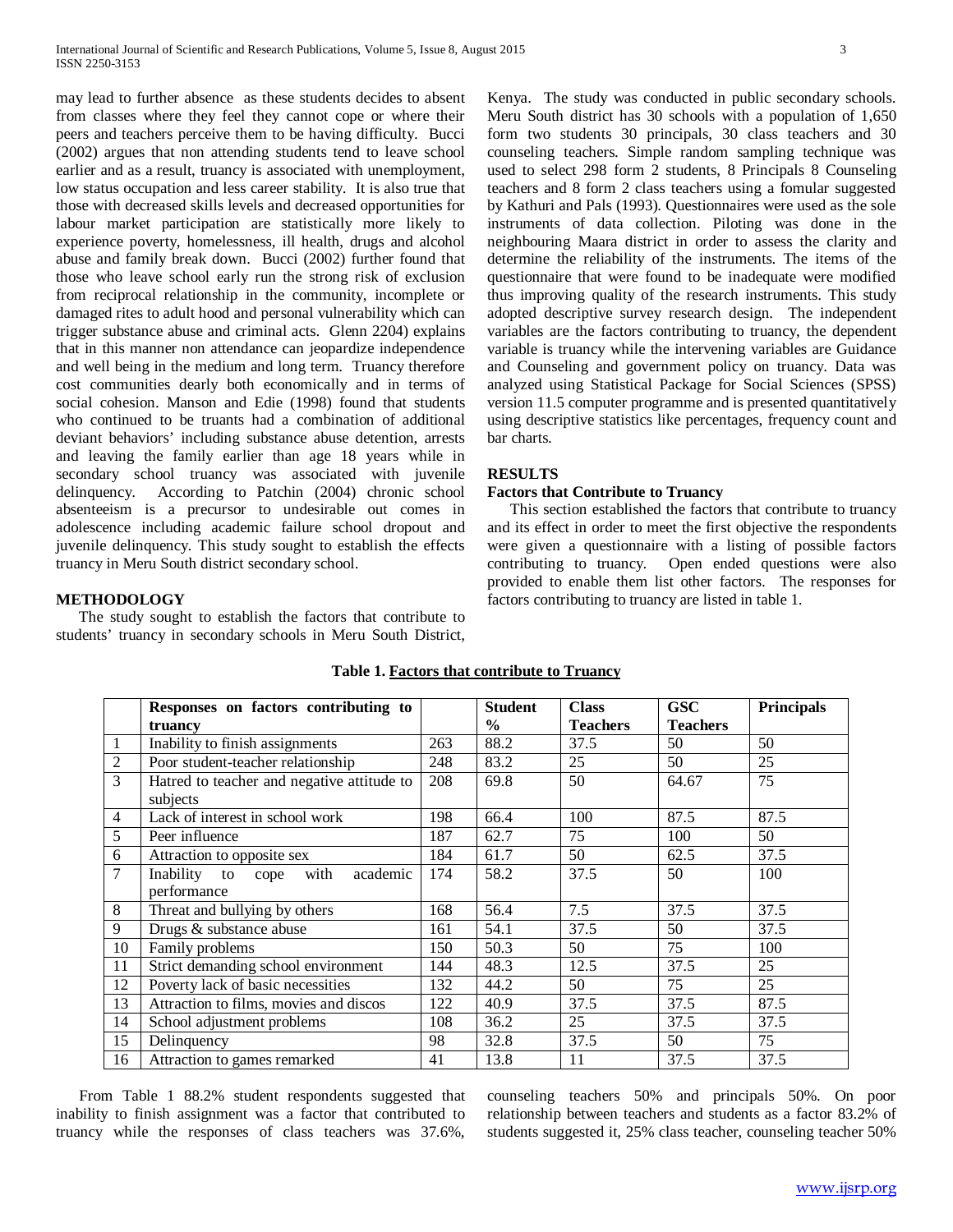and principals 25%. Hatred and negative attitude to some subjects had 69.8 students, 50% class teachers, 66.7% counseling teacher and 75% principals' responses. Responses for lack of interest in school work were as follows students 66.4, class teachers 100%, counseling teachers 87.5 and principals 87.5%. Peer influence 62.7 from students, 75% class teachers, counseling teachers 100% and principal 50%. Attraction to opposite sex was supported by 62.7% students, 50% class teachers, 62.5% counseling teacher and 37.5% principals. Inability to cope with academic performance had 58.3 students, 37.5 class teacher 50% counseling teachers and 100% principals' responses. 56.4% students, 37.5%, class teachers, 37.5 counselors and 37.5 principals responded to threats and bulling as a factor contributing to truancy. Drug and substance abuse was selected by 54.1 students, 37.5% principals. Family problems as a factor was selected by 50.3 students 50% class teachers' 75% counseling teacher and 100% principals.

 Responses on poverty were as follows students 44.2% class teacher 50% counseling teachers 75% and principals 25%. Attraction to films scored 40.9% from students 37.5% from class teacher, counseling teacher, counseling teachers and principals. Responses to school adjustment problems were; students 36.2, class teachers 25% and counselors and principals 37.5%. Delinquency as a factor was selected by 32.8% students, 37.5% class teachers, 50% counseling teachers and 75% principal. Responses on attraction to games in market place were 13.8%, students, 25% class teachers, 37.5% counseling teachers and principals.

## **Effects of Truancy**

 The second objective of the study was to establish the effects of truancy. Respondents were given a questionnaire with suggestions of the possible effects as well as open ended question to enable them list other effects outside the suggested ones. The responses they gave on the effects of truancy are shown in Table 2.

|                | <b>Effects of truancy</b>                 |     | <b>Student</b> | <b>Class</b>    | <b>GSC</b>      | <b>Principals</b> |
|----------------|-------------------------------------------|-----|----------------|-----------------|-----------------|-------------------|
|                |                                           |     | $\frac{6}{9}$  | <b>Teachers</b> | <b>Teachers</b> |                   |
| $\overline{1}$ | Poor academic performance                 | 258 | 86.6           | 100             | 100             | 100               |
| 2              | Wastage of learning time                  | 251 | 84.2           | 87.5            | 87.5            | 100               |
| 3              | Poor class & school performance           | 248 | 83.2           | 75              | 37.5            | 100               |
| $\overline{4}$ | Poor relationship with teachers           | 245 | 82.2           | 87.5            | 75              | 100               |
| 5              | Parents eventually dropping out of school | 234 | 78.5           | 75              | 87.5            | 100               |
| 6              | Poor health                               | 183 | 61.4           | 62.5            | 87.5            | 75                |
| $\tau$         | Poverty to  & family in future            | 174 | 58.4           | 50              | 37.5            | 62.5              |
| 8              | Involvement in delinquent behavior        | 168 | 56.4           | 50              | 87.5            | 87.5              |
| 9              | Family instability in future              | 156 | 52.3           | 62.5            | 37.5.5          | 67.5              |
| 10             | Social maladjustment                      | 138 | 46.3           | 50              | 75              | 50                |
| 11             | Stealing % robbery in later life          | 129 | 43.3           | 62.5            | 37.5            | 37.5              |
| 12             | Insecurity in the society                 | 118 | 39.6           | 50              | 37.5            | 37.5              |

## **Table 2: Effects of truancy**

 From Table 2, 88.6% of students, 100% class teachers, counseling teachers and principals indicated that truancy affects academic performance. Responses on that truancy affects learning time were students 84.2, class teachers 87.5 counseling teachers 87.5 and principals 100%. On poor class and school performance responses were students 83.2% class teachers 75% counseling teachers 37.5% and principals 100%. The selection for poor relationship with teachers and parents was student 82.2, class teacher 87.5 counseling teacher 75% and principals 100%. Responses that truants eventually drop out of school were 78.5% from students, class teachers' 75% counseling teachers 87.5% and principals 100%. That truancy can eventually lead to poor health responses were 61.4 from students, 62.5 class teachers, 87.5 counseling teachers and 75% from principals.

 Responses that truancy would lead to poverty to individual and family in later life were as follows students 58.4 class teachers 50%, Counseling teachers 37.5% and principals 62.5%. Involvement with delinquent behaviour was selected by 56.4%, students 50% class teachers, 87.5% counseling teachers and 87.5 principals.

 Responses for family sustainability in future were students 52.3%, class teachers 62.5%, counseling teachers 37.5% and principals 75%. Social maladjustment responses were students 46.3%, class teachers 50%, counseling teacher 75% and principals 50%. 43.3% students, 62.5% class teachers, 37.5% counseling teachers and 37.5% principals selected stealing and robbery in later life. Lastly, responses to insecurity in the society were students 39.6, class teachers 50%, counseling teachers 37.5% and principals 37.5.

#### **Discussion**

 In relation to summary of the findings the main factors contributing to a truancy were identified by the respondents as follows; Inability to finish assignment, poor student-teacher relationship, hatred to teacher and negative attitude to subjects, lack of interest in school work, peer influence, attraction to members of opposite sex, inability to cope with academic performance, threats and bullying by others, drug and substance abuse and family problems. All these factors got over 50% responses from the students and from counseling teachers.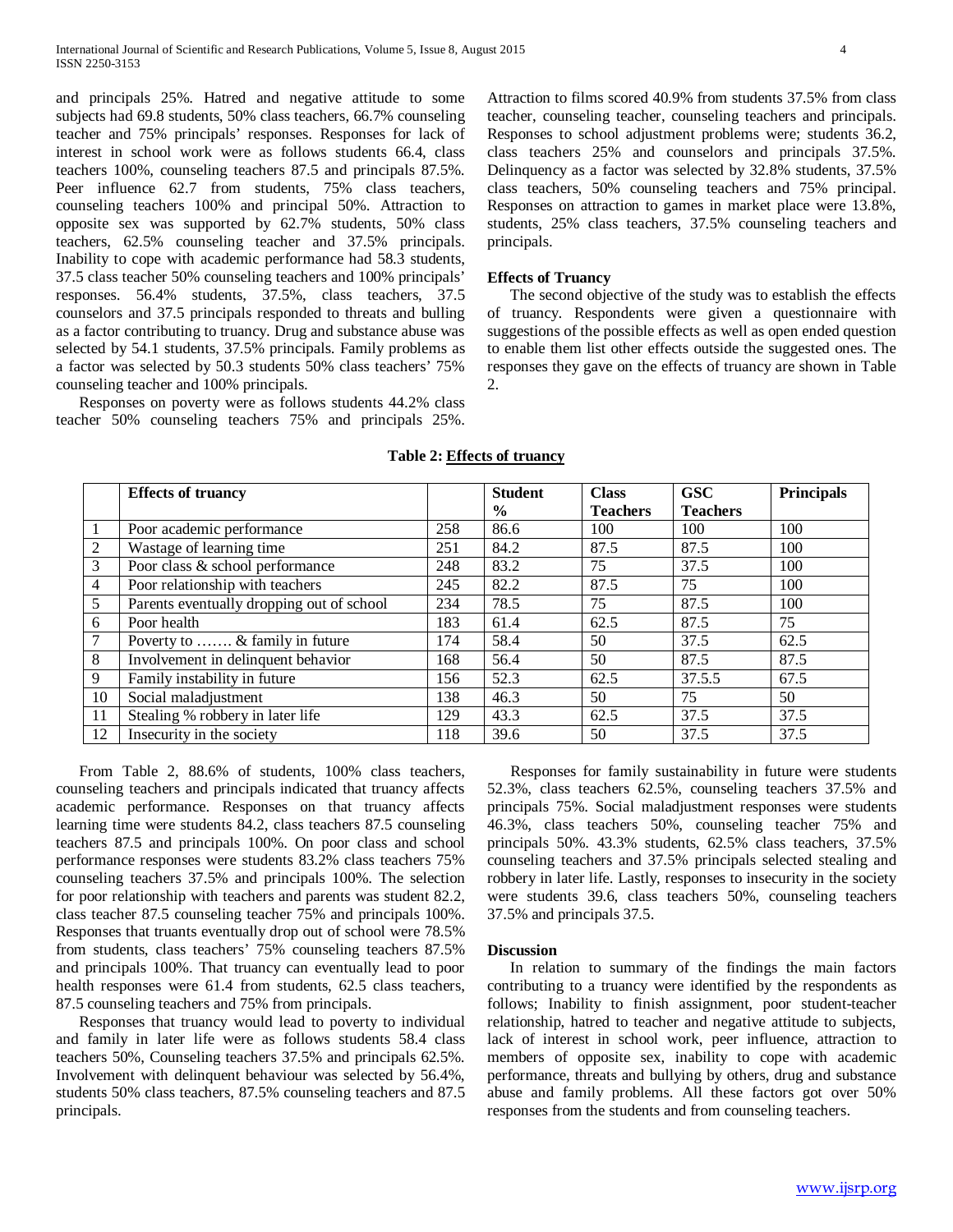The factors suggested above are in agreement with other researchers and they can be grouped into socio economic, psychological, unsupportive school culture, poor academic and family factors. Brown (1987) findings that school experiences may impart on how learners feel about themselves and if they develop low self esteem, they will doubt their academic ability. This further makes them feel disliked by others and hence absent themselves from school. The findings in this study are very similar because the key factors identified that is, inability to finish assignment, poor student teacher relationship, lack of interest in school work, inability to cope with academic work as well as threats and bullying are all school experiences and were very strongly identified by students as major factors causing truancy. It is also in agreement with O'Keeffe (1994) findings that the educators' unpleasantness and antipathy towards certain learners played a significant role in their demonstration of their truant behaviour and that fear of educators is a main contributory factor in learners' deliberate absence from school.

 The findings also concur with those of Grazer (1959) psychological factors. Like excessive anxiety, fears of being devoured by bullies, sexual menacing children of opposite sex or arousal of sexual longing contribute to truancy. In this study factors like peer pressure, attraction to members of opposite sex as well as threats of bullying from other students hand over 50% responses. All these are psychological.

 Finding from this study further concurs with Reid (2000) that family factors contribute to truancy. All the respondents suggested by over 50% responses that family problem was a contributory factor to truancy. According to Reid (2000) these family problems may include: broken homes in which divorce separation and cohabiting where mixed siblings is a norm.

 Concerning effects of truancy, this study concurred with the findings of Glenn (2004) that truants are placed at a disadvantage both socially and academically because they miss a critical stage of interaction and development with peers whilst simultaneously minimizing the likelihood of academic progress and success. All the respondents in our study suggest that truancy not only affects the truants' academic performance but also their social life now and in future. The effects with high responses included poor academic performance, wastage of learning time, poor school and class performance, poor health, poverty to individual and family in future, involvement with delinquent behaviour, family instability, social maladjustment, stealing and robbery as well as insecurity in the society.

#### **Conclusion**

 With regard to the findings of the study, truancy is still a challenge in secondary schools. Respondents were able to identify the factors contributing to truancy in secondary schools. The factors can be grouped into school factors, psychological, family and sociological factors.

 School factors include; inability to finish assignment; poor student-teacher relationship, hatred to teachers and negative attitude to some subjects, lack of interest in schoolwork; inability to cope with academic performance, threats and bullying by other students, strict and demanding school environment, school adjustment problems. The school management needs to address its problem of truancy very closely. The education managers like the District Education Officers as well as County Director of Education should hold regular meetings with principals and teachers to sensitize them on the challenge and discuss on ways of dealing with truancy in their schools. Principals should make truancy an agenda in their staff meeting in order to discuss the causes of truancy and ways of reducing the challenges.

 Class teachers should also be encouraged play their role effectively. Their responses showed that majority of them were not aware of some of the factors contributing to truancy. For example on poor teacher-student relationship while 83.2 students selected it as a cause of truancy only 50% of counseling teachers and 25% of class teachers and principals selected it. They should follow up truants and seek to know why the absent from school. Student counseling programs should be developed to address personal organization; study skills, time management skills as well as exam taking techniques to enable students finish their assignments, cope and improve on their academic performance. This way they will develop interest in schooling and stop absenting from school.

 The principals should guide the teachers in creating a friendly school environment to attract the student attention as a way of curbing truancy. Teachers need to make the students comfortable by treating them as their own children. School programs should be student friendly and as much as possible students, especially; prefects should be involved in decision making. This will make them own the programs and policies of the school and hence be supportive to them.

 Truancy caused by school factors can also be minimized by developing and strengthening peer counseling in secondary schools. Peer counselors understand their colleagues very well and if well trained, they can help them deal with the challenges that make them absent from school. Peers are able to prepare and refer the students they cannot counsel to either the class teacher or the counseling teacher.

 The second category of factors contributing to truancy is psychological. Psychological factors include peer pressure, attraction of members of opposite sex, drug and substance abuse. All these are as a result of student's developmental stage that at this time they are in adolescence stage. At this stage they are going through rapid physical, psychological, cognitive and emotional changes which lead them to all the above attraction. Students should be helped by teachers and school management at large to understands themselves and what they are going through. Teachers should have session with students to help them understand their sexuality and how to deal with their uncontrolled sexual desire which makes them escape from school to satisfy it. Class teachers should also have regular meetings to discuss the effects of negative peer influence as well as help them embrace the positive peer pressure. They should also guide them on the effects of drug and substance abuse. It is hoped that this would minimize truancy as students would settle in school instead of escaping to look for drugs.

 Family factors were also seen as major causes of truancy. The church and other social welfare groups should come out strongly to strengthen the family institution. Divorce, separation, remarriage and mixed siblings are on the increase and this is one of the major factors contributing to truancy. Most of the student from such home environment get stressed and sometimes loose meaning to life. This makes it difficult to concentrate in